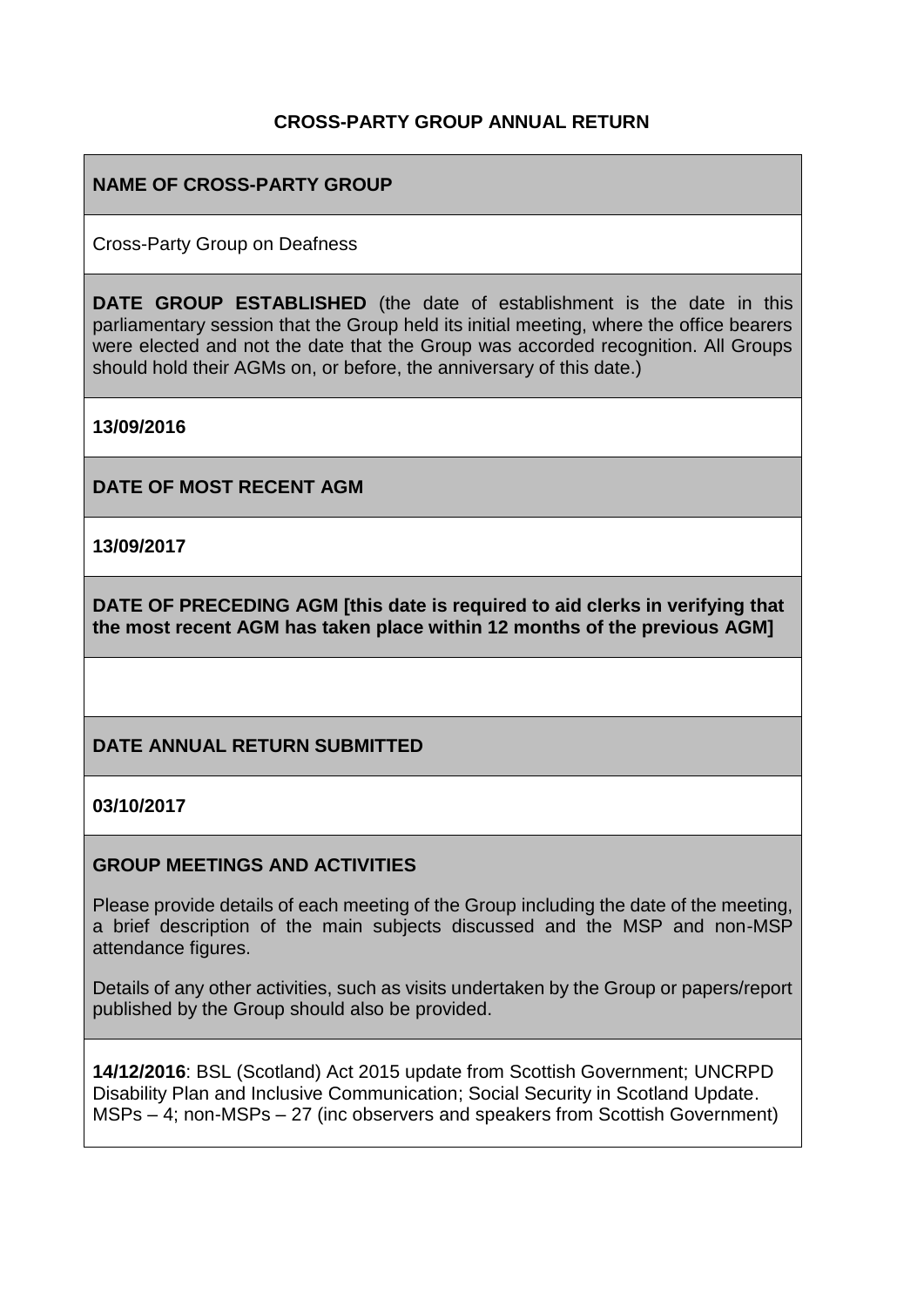**15/03/2017:** See Hear Strategy – 3 years on; Employability/Modern Apprentices Briefing – SDS. MSPs – 2; non-MSPs – 20 (inc observers and speakers from Scottish Government and SDS) **14/06/2017:** meeting cancelled as neither Convenor nor the Vice Convenor could attend. Meeting would not have been quorate.

Next meeting will be reported at in the next annual return as it took place after the 2017 AGM

## **MSP MEMBERS OF THE GROUP**

Please provide names and party designation of all MSP members of the Group.

Mark Griffin MSP – Convenor (Scottish Labour)

Graeme Dey MSP – Vice Convenor (Scottish National Party)

Alison Johnstone MSP (Scottish Green Party)

Annie Wells MSP (Scottish Conservative and Unionist Party)

Neil Bibby MSP (Scottish Labour Party)

Rhoda Grant MSP (Scottish Labour Party)

Jenny Marra MSP (Scottish Labour Party)

Monica Lennon MSP (Scottish Labour Party)

## **NON-MSP MEMBERS OF THE GROUP**

For organisational members please provide only the name of the organisation, it is not necessary to provide the name(s) of individuals who may represent the organisation at meetings of the Group.

| <b>Individuals</b> |                                                                                                                                                                                                                                               |
|--------------------|-----------------------------------------------------------------------------------------------------------------------------------------------------------------------------------------------------------------------------------------------|
| Organisations      | Scottish Council on Deafness - SCoD<br>Action on Hearing Loss<br>ATLA - Association of Teachers of Lipreading to Adults<br>BATOD - The British Association of Teachers of the Deaf<br><b>British Deaf Association Scotland</b><br>Deaf Action |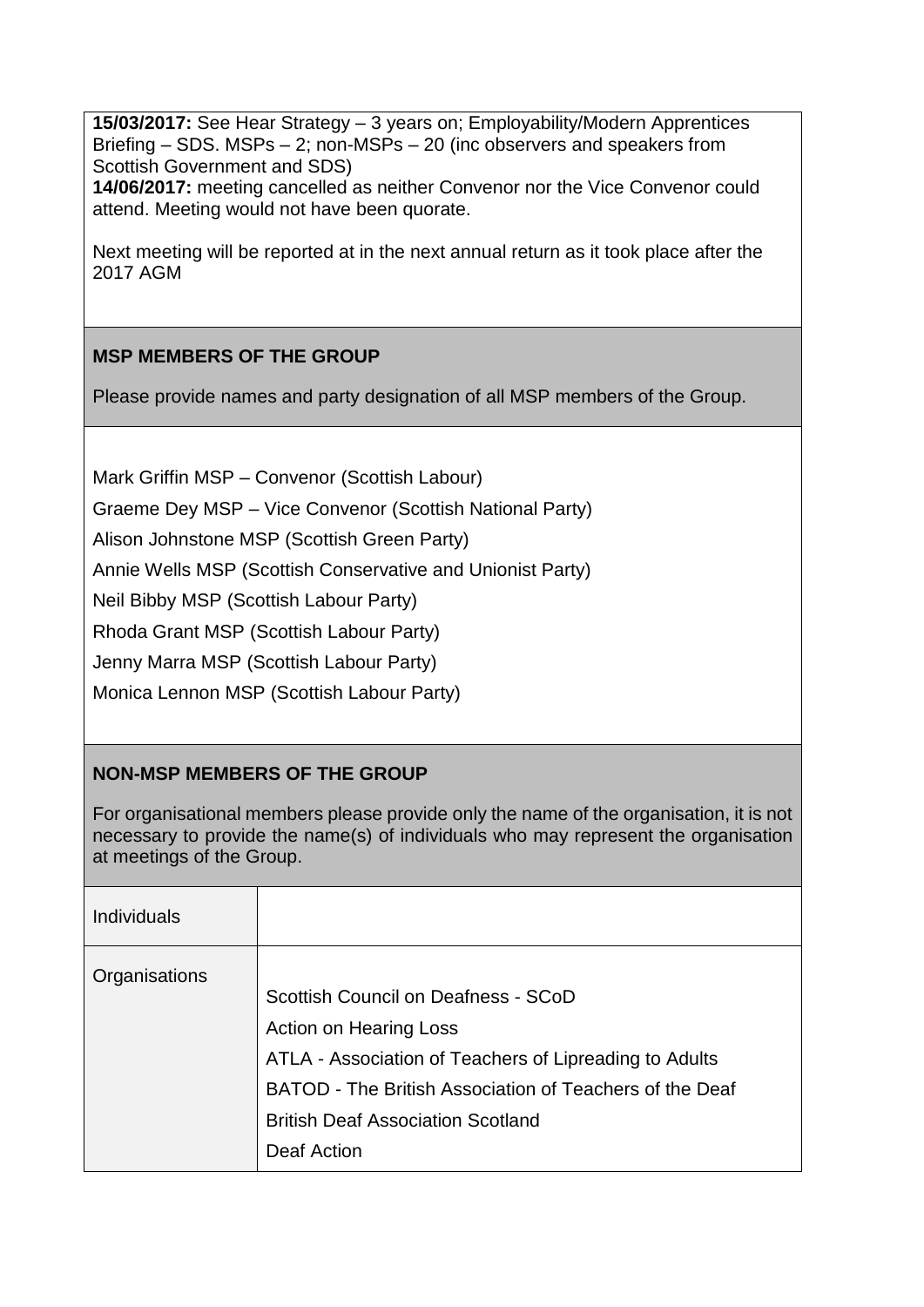| <b>Deaf Connections</b>                                    |
|------------------------------------------------------------|
| Deaf Links                                                 |
| <b>Deafblind Scotland</b>                                  |
| Donaldson's School                                         |
| Dumfries and Galloway Hard of Hearing Group                |
| <b>Hearing Link</b>                                        |
| <b>Heriot-Watt University</b>                              |
| NDCS - National Deaf Children's Society                    |
| <b>NESS - North East Sensory Services</b>                  |
| RCSLT – Royal College of Speech and Language Therapists    |
| SASLI - Scottish Association of Sign Language Interpreters |
| <b>Scottish Sensory Centre</b>                             |
| Signature                                                  |
| SISG (Sensory Impairment Support Group)                    |
| <b>Tayside Deaf Forum</b>                                  |
| University of Edinburgh                                    |
| The Association of Sign Language Interpreters (ASLI)       |
| <b>NHS Highland Deaf Services</b>                          |
| Disability Agenda Scotland (DAS).                          |
|                                                            |
|                                                            |

# **GROUP OFFICE BEARERS**

Please provide names for all office bearers. The minimum requirement is that two of the office bearers are MSPs and one of these is Convener – beyond this it is a matter for the Group to decide upon the office bearers it wishes to have. It is permissible to have more than one individual elected to each office, for example, co-conveners or multiple deputy conveners.

| Convener               | <b>Mark Griffin MSP</b>             |
|------------------------|-------------------------------------|
| <b>Deputy Convener</b> | Graeme Dey MSP                      |
| Secretary              | <b>Scottish Council on Deafness</b> |
| <b>Treasurer</b>       | <b>Scottish Council on Deafness</b> |